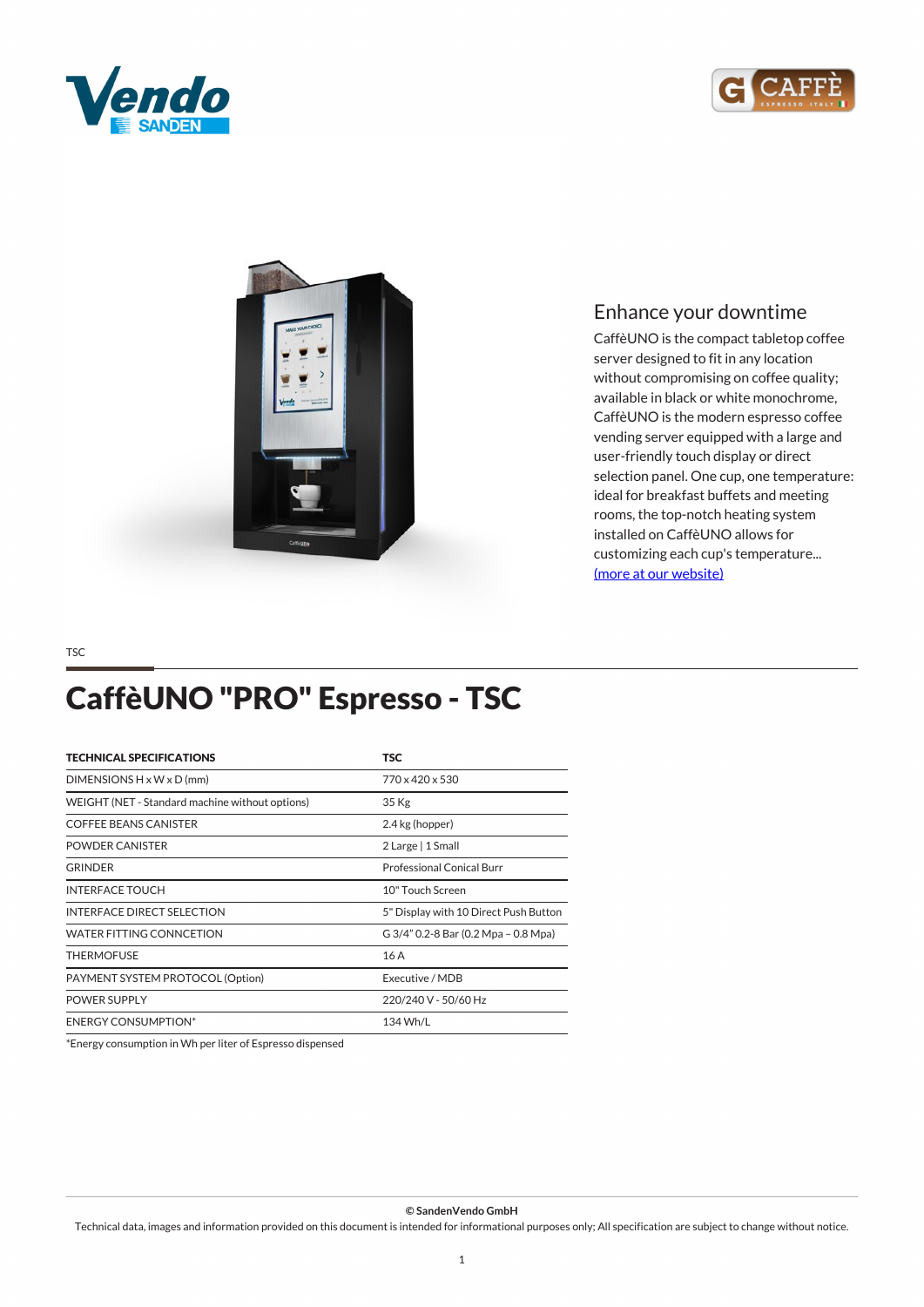





## *Enhance your downtime*

*CaffèUNO is the compact tabletop coffee server designed to fit in any location without compromising on coffee quality; available in black or white monochrome, CaffèUNO is the modern espresso coffee vending server equipped with a large and user-friendly touch display or direct selection panel. One cup, one temperature: ideal for breakfast buffets and meeting rooms, the top-notch heating system installed on CaffèUNO allows for customizing each cup's temperature... [\(more at our website\)](https://www.sandenvendo.it/en/g-caffe/caffeuno-1022.html)*

### *TSE*

## *CaffèUNO - Espresso - TSE*

| <b>TECHNICAL SPECIFICATIONS</b>                 | <b>TSE</b>                            |
|-------------------------------------------------|---------------------------------------|
| DIMENSIONS $H \times W \times D$ (mm)           | $660 \times 420 \times 530$           |
| WEIGHT (NET - Standard machine without options) | $35$ Kg                               |
| <b>COFFEE BEANS CANISTER</b>                    | 1.2 <sub>kg</sub>                     |
| POWDER CANISTER                                 | 2 Large   1 Small                     |
| <b>GRINDER</b>                                  | professional Conical Burr             |
| <b>INTERFACE TOUCH</b>                          | 10" Touch Screen                      |
| <b>INTERFACE DIRECT SELECTION</b>               | 5" Display with 10 Direct Push Button |
| WATER FITTING CONNCETION                        | G 3/4" 0.2-8 Bar (0.2 Mpa - 0.8 Mpa)  |
| <b>THERMOFUSE</b>                               | 16A                                   |
| PAYMENT SYSTEM PROTOCOL (Option)                | Executive / MDB                       |
| <b>POWER SUPPLY</b>                             | 220/240 V - 50/60 Hz                  |
| <b>ENERGY CONSUMPTION*</b>                      | 134 Wh/L                              |

### *OPTIONAL*

*TOUCH SCREEN 10" MULTI-LANGUAGE LARGE ESPRESSO BREWER SPECIAL CODED LOCK (RIELDA) CUP SENSOR EXTERNAL WATER TANK KIT (20 l) WATER SOFTNER (FILTER) CUSTOMIZED CABINET COLOUR BASE CABINET VALIDATOR KIT* 

*\*Energy consumption in Wh per liter of Espresso dispensed*

#### *© SandenVendo GmbH*

*Technical data, images and information provided on this document is intended for informational purposes only; All specification are subject to change without notice.*